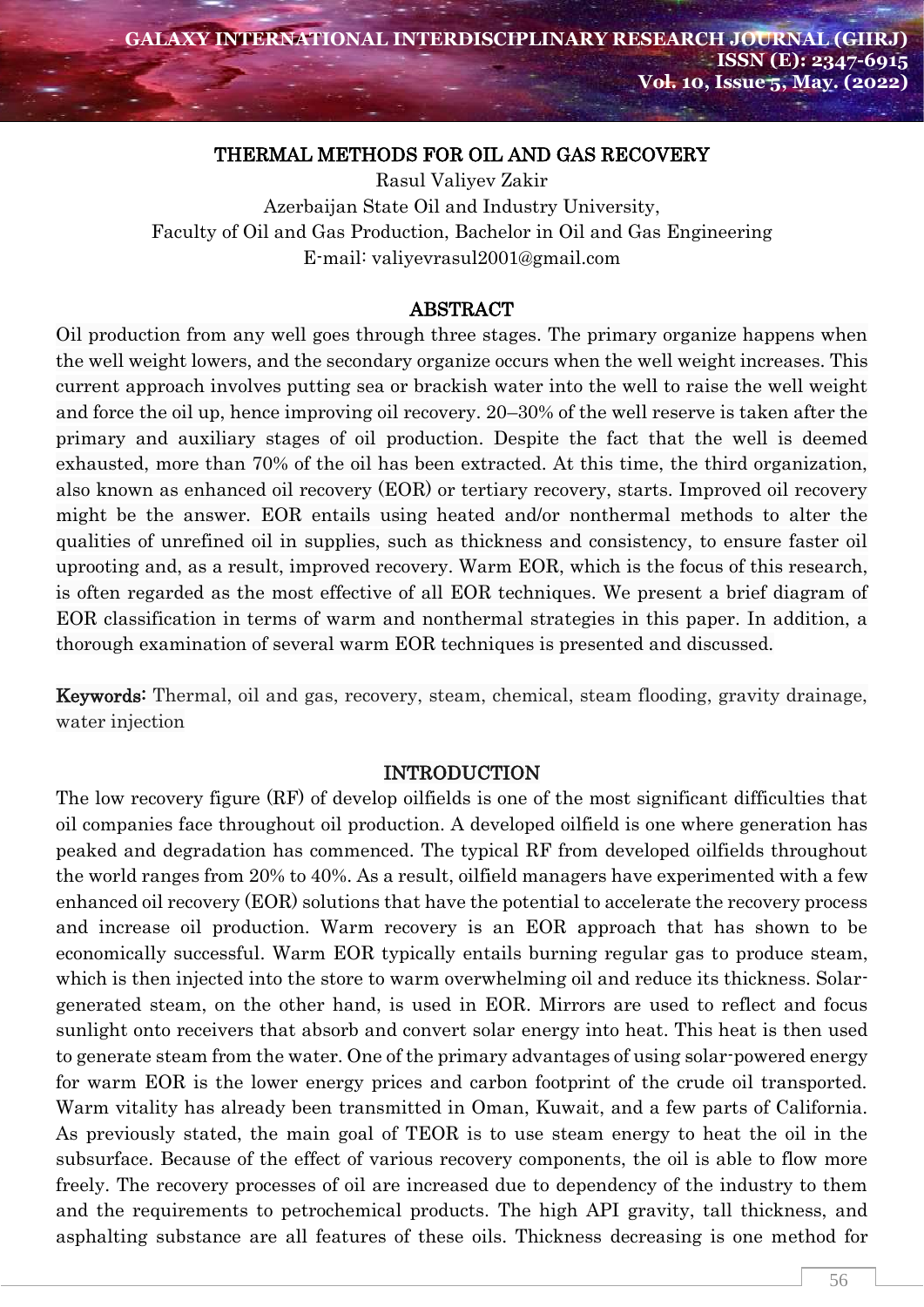increasing the relocation, which results to an increase in overwhelming oil recovery. Thickness is the measure of a liquid's resistance to a stream. As the temperature rises, lowering this quantity increases the versatility esteem. This fact emphasizes the importance of enhanced oil recovery (warm EOR) methods, in which heat generated at the surface or in situ from steam or hot water is infused via porous media.

# I. Cyclic Steam Simulation

Steam is injected into a generating well for a length of time in cyclic steam incitement (CSS). At that moment, the well is sealed and steam is allowed to saturate it for a short amount of time before it is turned back on. Because of the high starting oil immersion, the high expanded storage weight, and the low oil thickness, the initial oil rate is high. Oil rate drops when the oil immersion diminishes, the supply weight lowers, and the oil consistency increases owing to heated misfortunes to the surrounding shake and liquids. A new cycle of steam infusion is initiated after a while. A cycle like this might be repeated a few times or many times. Another heated EOR approach, cyclic steam incitement (CSS), often known as huff-and-puff, uses just one well and has three stages. To begin, high-pressure steam is infused into the target zone for a few weeks to reduce the oil consistency; after that, the steam is allowed a splashing period to distribute through the supply in the next stage. Finally, oil is extracted from the same borehole. In multilayer supplies, the treatment starts at the bottom and works its way up to the top.

Since the 1950s, Cyclic Steam Incitement (CSS) has been used in California to recover excessive oil. CSS is sometimes referred to as a 'huff-and-puff' process. Steam is injected into a well at a high temperature (572 to 644 °F (300 to 340 °C) for an extended length of time in this method (ordinarily weeks or months). The well is flooded with steam for a period of time (days to weeks) to melt the bitumen, and then the warmed bitumen (or extra overwhelming oil) is pumped out. When oil production declines, the cycle repeats again. The CSS approach may be able to recover 20 to 25% of the oil used in the arrangement, but the cost of infusing steam is significant. The temperature of the store varies throughout the procedure, ranging from steam temperature (at the infusion point) to supply temperature (at the generation point). Warm development of gear, which occurs when steam is infused, can be a big problem, hence materials with good warm development qualities are chosen for steam infusion operations. Warm development isn't a concern because the temperature in the producing wells is lower than in the infusion wells. Because steam flooding creates a lot of sand, generation wells are subject to scraped spots. Basic hardware ranges are hard-faced as much as feasible to reduce abrasion.

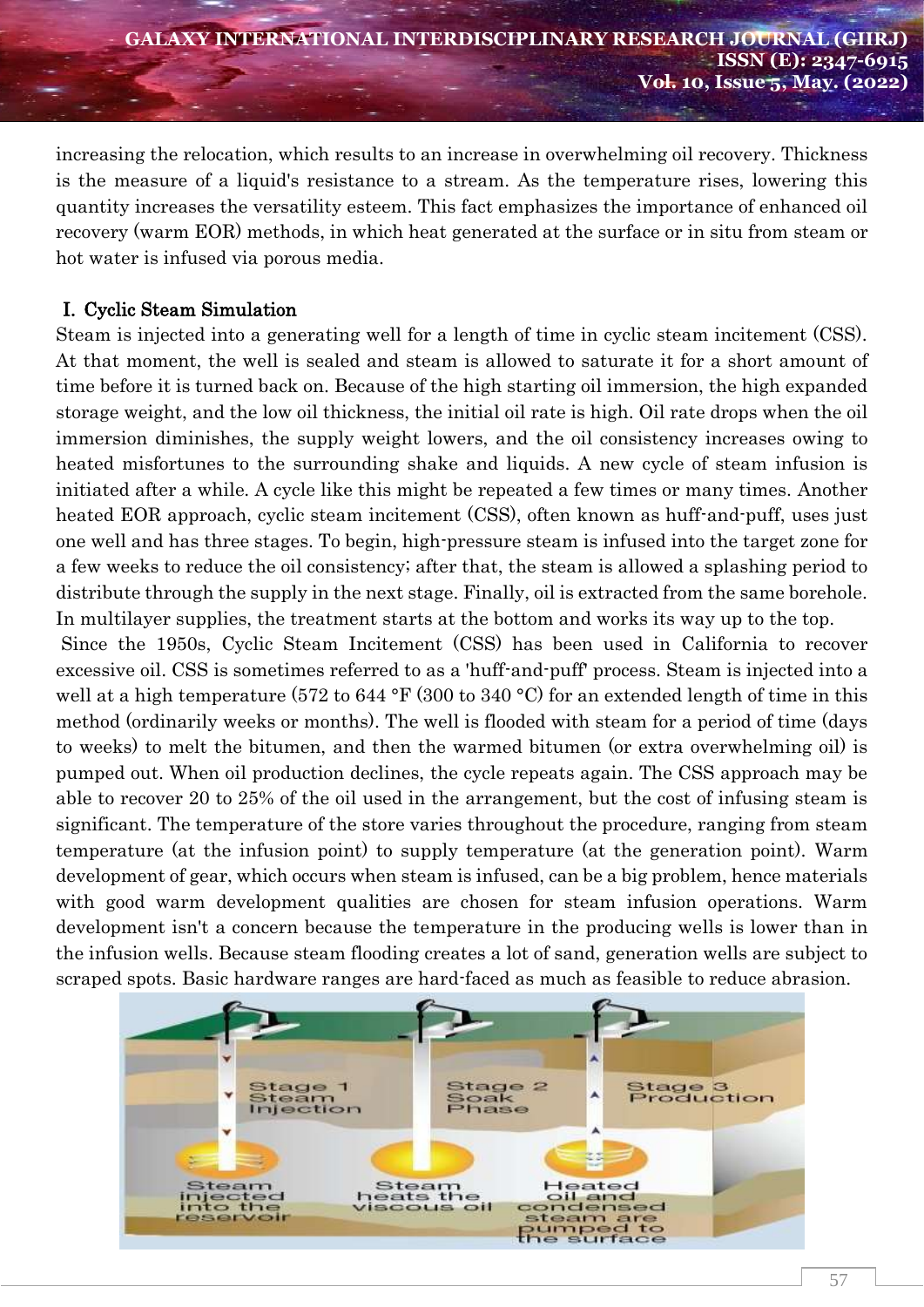## II.Hot Water Injection

With the rise in global oil demand and current oil prices, the recovery of large oil inventories has become a serious challenge for the oil sector. Overcoming the difficulties and complexities associated with the creation of these stores has been the goal and focus for a long time. Due to the high thickness of oil, a large amount of hydrocarbon reserves remains untapped. Warm recovery forms are ways for reducing oil thickness and increasing oil recovery by delivering heat to the basic reservoirs. A heated recovery approach in which water is injected into hydrocarbon layers is known as hot water infusion. The hot water infusion thins the thickening oil and provides a pushing force to dislodge the blockage. In this work, the application of hot water infusion in a Center Eastern supply with huge overwhelming oil stores was explored. The reservoir's overwhelming oil had a thickness of 500 cp and a beginning oil immersion of 75%. Two-phase liquid stream relocation tests were conducted. The objective was to discover the ideal plan parameters in terms of infusion temperature and hot water slug measure that would surrender to the leading execution.The comes about gotten from a few plan arrangements are displayed.

These setups incorporate hot water surges with distinctive slug sizes and groupings. These comes about can be utilized as an instrument for the effective plan of hot water infusion to recoup overwhelming oil in these sorts of stores. In expansion, they give the condition beneath which a given plan may abdicate superior recuperation performance.



Water infusion is a method of oil production in which heavy water is infused into an oil reservoir to increase weight and hence extend oil recovery from an existing reserve. On- and offshore, water infusion wells can be found. Water injection is used to prevent low pressure in the reservoir; the water replaces the oil that has been removed, maintaining the same production rate and pressure over time. Water floods are basically man-made water drives that were formerly thought to be a sort of accelerated recovery.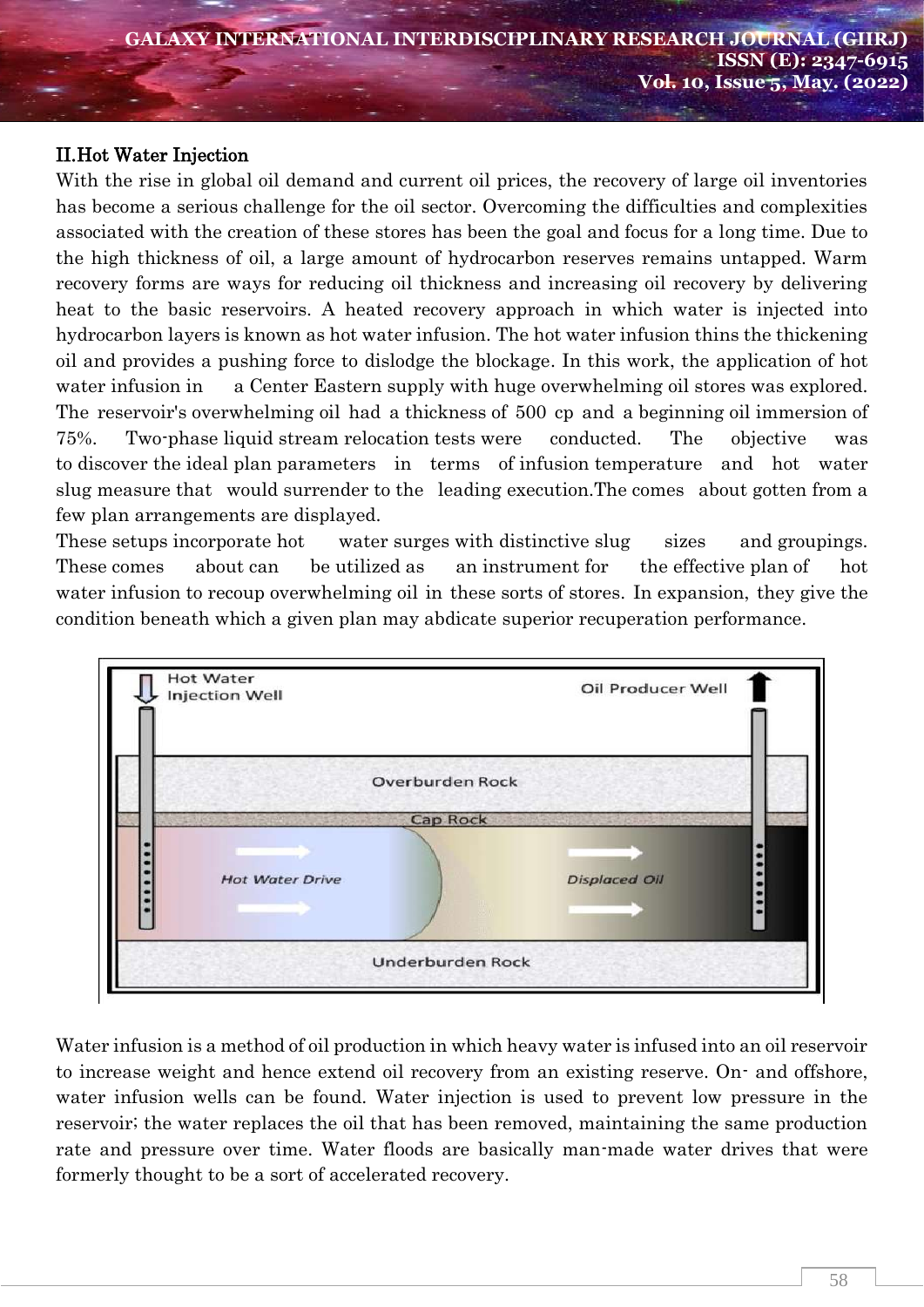## III. Steam flooding

A warm-recovery approach in which surface-generated steam is injected into the supply through widely dispersed infusion wells. When steam is introduced into the system, it warms the rough oil and reduces its thickness. The heat also distills light components of the unrefined oil, which condense in the oil bank ahead of the steam front, reducing the thickness of the oil. The hot water that condenses from the steam, as well as the steam itself, provide a phony drive that clears oil and allows wells to be formed. Another factor that contributes to increased oil production during steam infusion is near-wellbore cleaning. Steam lowers the interfacial pressure that binds paraffins and asphaltenes to the shaking surfaces in this case, whereas steam refining of crude oil light shuts it.

The two distinct kinds of steam infusion EOR are cyclic steam incitement and steam flooding. The same well is used for steam infusion and oil production in cyclic steam incitement. Initially, steam is injected for a period ranging from a few weeks to a few months. The provided steam allows for instantaneous warming of the oil surrounding the infusion well via convective heating, lowering the consistency of the oil. When the desired consistency is reached, the steam infusion is turned off to allow the warm to disperse evenly throughout the arrangement. This makes a difference in terms of maximizing the amount of oil recouped at the end of this cycle. Just as all other EOR methods steam injection has a number of drawbacks and challenges:

- When the steam in the well cools, it condenses into water, which mixes with the oil. This includes higher operating expenses as a result of dealing with larger quantities of fluids. Furthermore, an extra lack of hydration office is required nearby to allow for satisfactory oil and water division some time lately throughout oil transportation.
- In severe circumstances, steam infusion can cause serious damage to the subsurface well construction. This occurs in stores that are prone to geologic changes. This miracle has the potential to endanger laborers' lives and damage equipment. As a result, steam infusion cannot be used in these types of establishments unless further precautions are followed.
- One of the deciding elements in the use of steam flooding is the cost. When steam injection is first started, one barrel of steam can recover up to thirty barrels of additional oil. After a while, the process' efficiency deteriorates, and one barrel of steam can only recover 0.2 barrel of additional oil. If natural gas is utilized for steam generation, the process becomes uneconomical at this stage, as the price of steam climbs to \$20-\$30 per barrel of extra oil recovered. Producers often shut down wells in these circumstances until oil prices increase or a new technology is introduced.

## I. Steam-Assisted Gravity Drainage (SAGD)

Since its start over 30 years ago, steam assisted gravity drainage (SAGD) has evolved into one of the principal thermal recovery techniques for bitumen in Canadian Oil Sands deposits. This chapter aims to give a high-level overview of the process's principles, characteristics, and problems. The emphasis will be on assessing resource quality for SAGD development, the startup process to initiate and establish gravity drainage, well design, and operational aspects to achieve stable operation and maximize thermal performance, as well as the importance of integrating subsurface and surface processes, and finally the trend of adding solvent to steam to improve SAGD thermal performance. Butler invented SAGD by drilling a pair of parallel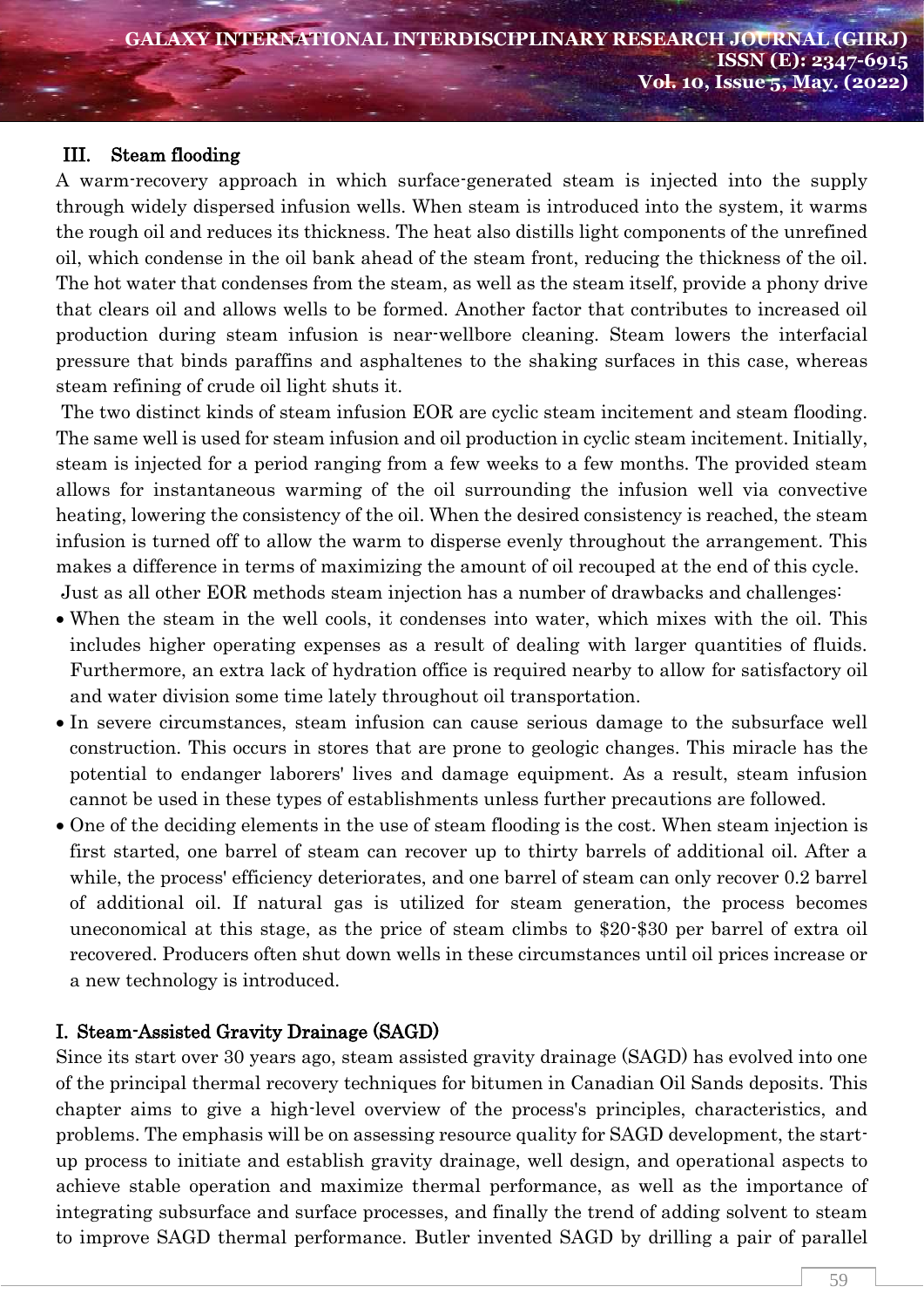horizontal wells in a reservoir for oil recovery (Butler, 1985). Figure 9.4 shows a schematic illustration of SAGD. Steam is injected from the top horizontal well, while oil is generated from the lower horizontal well in the SAGD process. Steam warms heavy oil to reduce viscosity and also acts as a propellant for crude oil to flow to the production well (Hashemi-Kiasari et al., 2014; Gates et al., 2008).

This approach entails drilling two parallel horizontal wells along the reservoir, one above the other. Hot steam is introduced into the oil sands via the top well. Gravity forces the heavy oil to drain into the lower well as it thins and separates from the sand, from whence it is pumped to the surface for processing. The process permits the steam-saturated zone (known as the steam chamber) to ascend to the top of the reservoir, spread progressively sideways, and finally allow drainage from a relatively vast region, even though the injection and production wells can be fairly near (between 15 and 25 ft. The process is said to boost heavy oil recovery by 50% to 60% of the OOIP, making it more efficient than most other thermal recovery methods. The SAGD method has several advantages, including a higher SOR and a higher final recovery (on the order of 60–70%). Low initial oil rate, artificial raising of heavy oil to the surface, horizontal well operation, and application of the technique to reservoirs with low permeability, low pressure, or bottom water are among the major technical problems.



#### **Normal SAGD Process**

The hybrid SAGD technique (HSAGD method) employs a well construction similar to the FAST–SAGD method. In terms of operational circumstances, however, the wells are operated significantly differently. The SAGD wells are operated first in the FAST–SAGD process, followed by the cyclic steam stimulation wells (offset wells), which need a greater injection pressure and rate. As a result, steam is easily bypassed to neighboring wells, however the HSAGD procedure can alleviate this problem.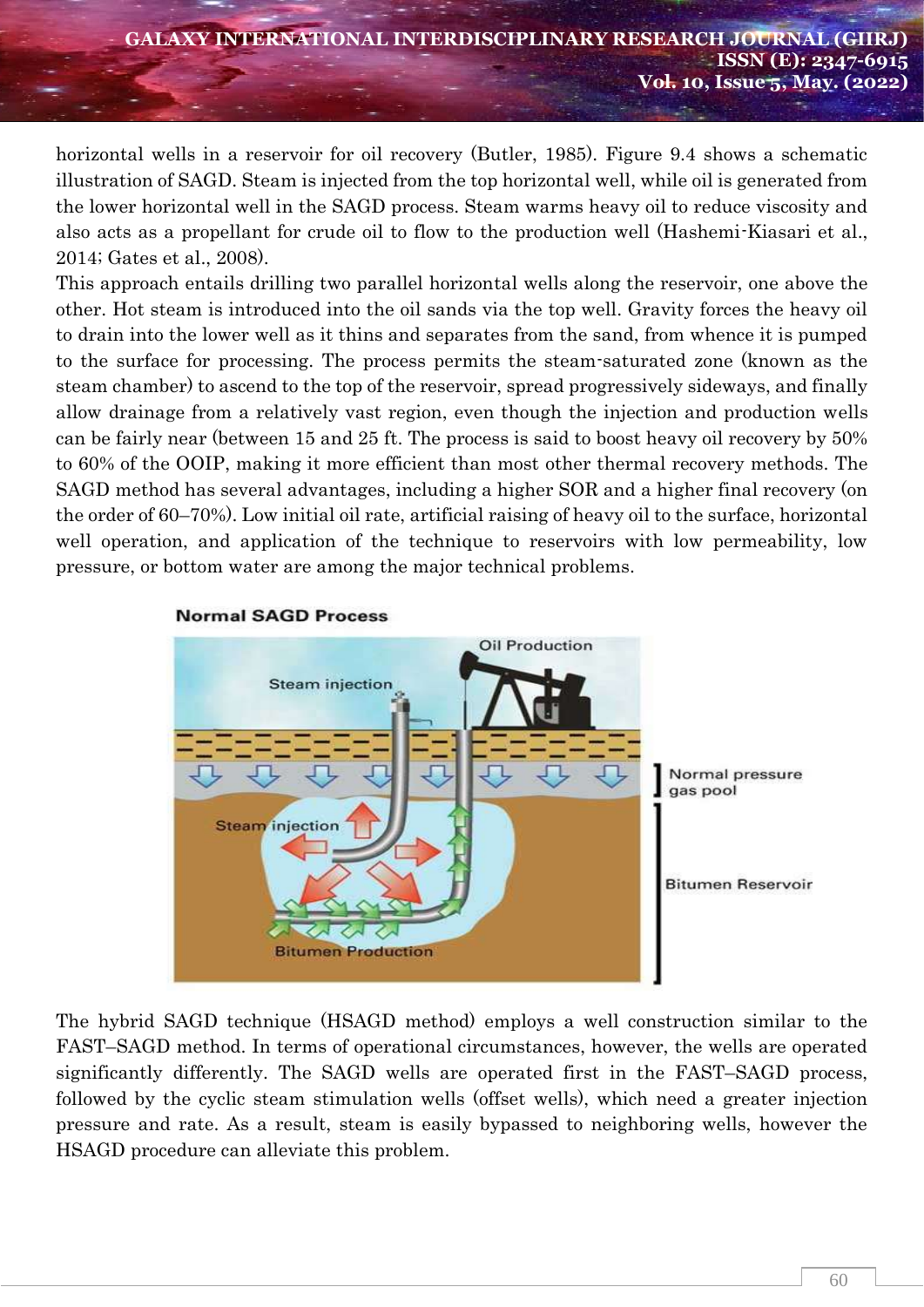

# **CONCLUSION**

This study presents a thorough examination of warm EOR techniques. Depending on the EOR technology used, oil recovery can reach up to 75 percent of OOIP. The worldwide EOR market was 2.681 billion barrels in 2013, and it is expected to surpass 16 billion barrels by 2020, with a compounded annual growth rate of 29.9%. By 2020, revenue from worldwide improved oil recovery will be worth roughly 80 billion dollars. Warm EOR has chosen the focus of this audit study since it has been widely used across the world for several decades and is currently being developed. Warm EOR is the most widely used EOR method, accounting for 67 percent of global usage. The audit found that oil production using warm EOR (steam, in situ combustion, etc.) is more efficient.

Different steam infusion methods can be used to successfully collect residual oil from the well, depending on the well's penetrability and depth. Cyclic steam incitement is often employed in wells with permeability's more than 2000 mD, whereas steam/hot water flooding and SAGD can be used in wells with permeability's between 3 and 100 mD. Hot water flooding can extract oil from depths of up to 10,000 feet, whereas SAGD is utilized for oil wells less than 5000 feet deep, and steam flooding can provide oil from depths of up to 3000 feet. In Canada (AB), the SAGD technique is commonly employed in oil fields with typically high oil recovery 60-80%. Electric and electromagnetic techniques with a few additions were provided, and they were found to have a lot of potential for development. For a variety of economical and natural factors, such as solar-assisted EOR fields in the United States (CA), Oman, Venezuela, and Turkey, using renewable energy such as solar energy in EOR is regarded the most promising technology. All warm EOR approaches' benefits and drawbacks have been discussed. The combination of these common tactics with renewable energy should be investigated in future research.

### REFERENCES

- 1. Eshragh, G., Riyaz, K., Manouchehr, V. and Seyed, H. B.: "A Review on Thermal Enhanced Heavy Oil Recovery from Fractured Carbonate Reservoirs" University of Technology, Iran. Petroleum & Environmental Biotechnology journal. 2011.
- 2. China National Petroleum Corporation.: "Thermal Recovery Technology for Heavy Oil" Science and technology management department, 2011.